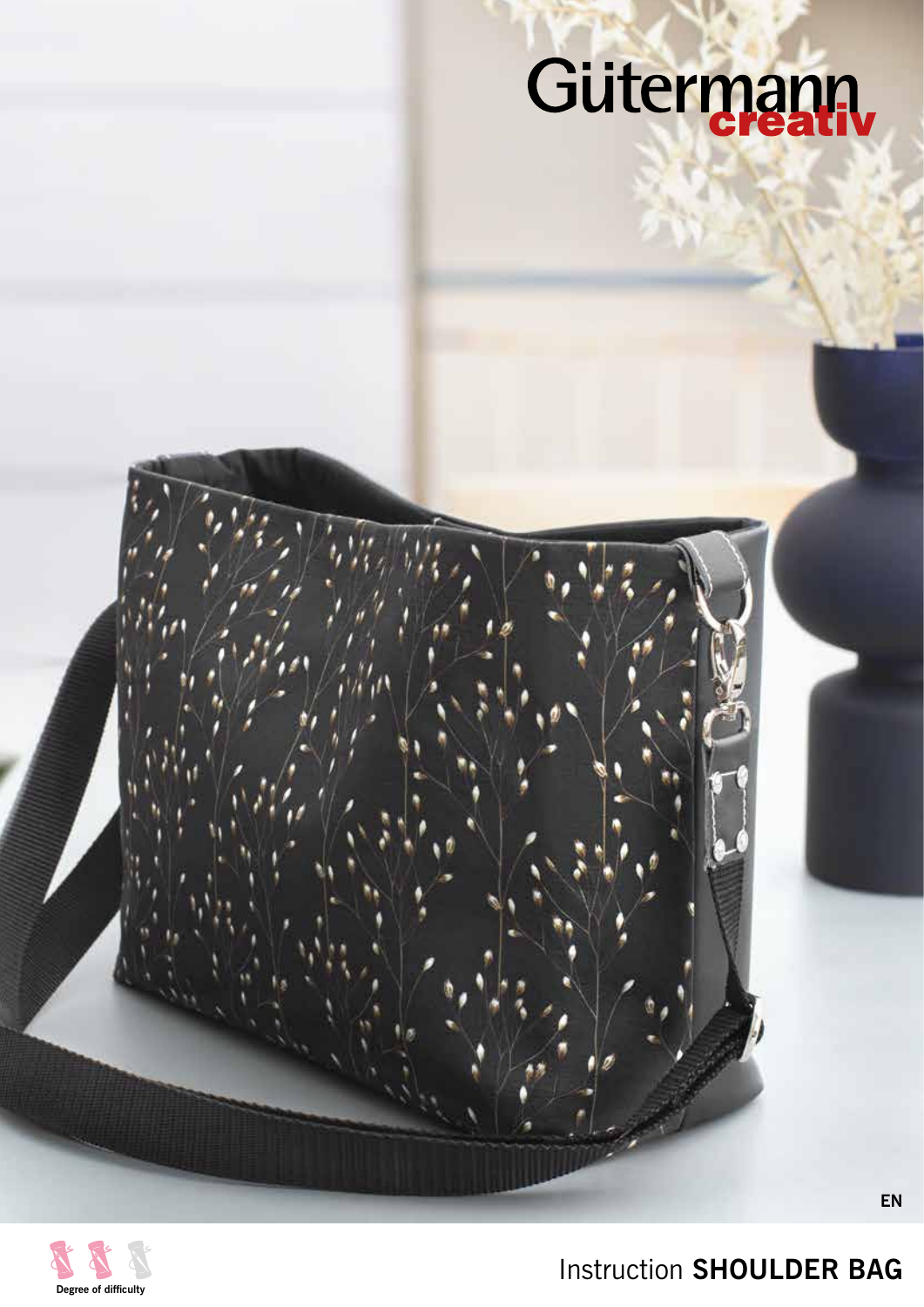# Instruction **SHOULDER BAG**



## **Materials from Gütermann In addition In addition In addition In the Installation In the Installation**

- Sew-all thread in matching colours
- Cotton fabric 145 cm wide, Collection GOOD VIBES:
- **.** 0.40 m flower bud pattern in
- anthracite-brown-natural
- 0.40 m plain cotton fabric in
- $\blacksquare$  black
- Deco Stitch 70 (Col. 800)

- 0.50 m Decovil I for ironing on, 90 cm wide
- $\Box$  0.20 m pelmet interlining S 520 for
- ironing on, 90 cm wide
- $\Box$  0.40 m volume fleece H 630, 90 cm wide
- Rest fabric lining G 700 for ironing on
- 2 half rings, 30 mm wide
- 2 carbines, 40 mm wide
- $\blacksquare$  1 magnetic closure
- $\blacksquare$  1.60 m black webbing 30 mm wide
- $\blacksquare$  4 silver rivets
- $\blacksquare$  1 belt buckle without pin, 40 mm wide
- Textile glue or rest Vliesofix
- $\blacksquare$  4 bottom nails
- $\blacksquare$  15 cm x 10 cm baking paper

- $\blacksquare$  Sewing machine
- $\blacksquare$  Iron and cloth
- G Scissors and opt. roller cutter
- $Ruler$
- **Tape measure**
- $\blacksquare$  Set square
- **Tailor's chalk or fabric marker pen**
- **Pins and clips**
- **Hammer**

### **Size (L x W x H)**

31 cm x 13 cm x 25 cm

### **Cutting**

- Flower bud pattern: 1x outside 44 cm x 31cm (pattern run parallel to the 31 cm long edge)
- Cotton fabric black:  $2x$  lining 44 cm  $x$  31 cm
- **Faux leather: 1x outside 44 cm x 31 cm; without seam allowance: 2x closing flap**
- 15 cm x 4 cm; 4x handle fastening 9 cm x 2.5 cm; 1x strap fastening 3 cm x 10 cm
- **J** Volume fleece: 2x lining 44 cm x 31cm
- Decofil I: 2x outside 44 cm x 31 cm
- Pelmet interlining (without seam allowance): 1x bottom 12 cm x 31 cm
- Vliesofix (without seam allowances): 2x closing flap 7.5 cm  $x$  4 cm;
- 2x handle fastening 9 cm x 2.5 cm; 1x strap fastening 3 cm x 10 cm
- **Fabric lining: 2x closing flap 7.5 cm x 4 cm**

Cut all parts with a 1 cm seam allowance.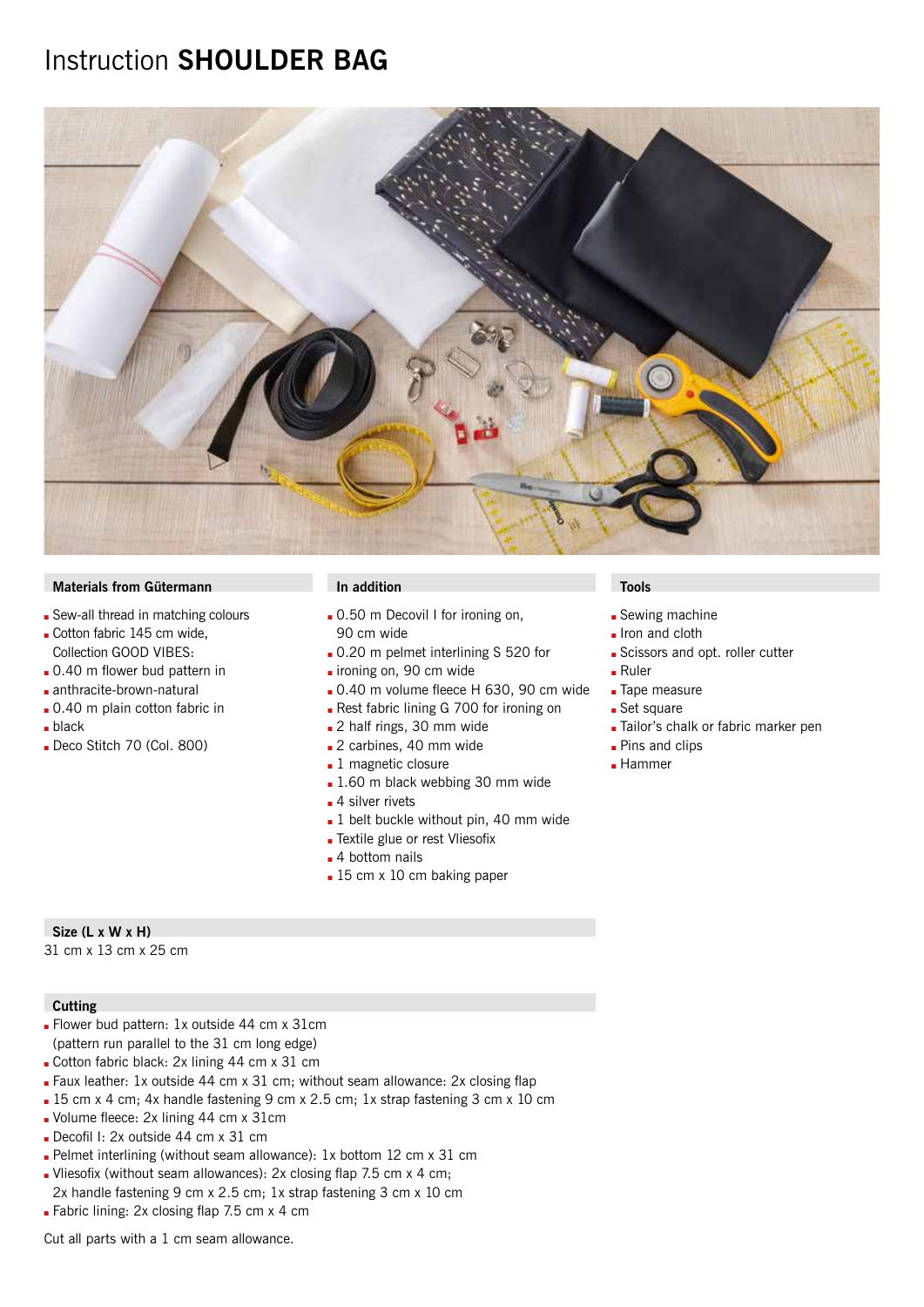# Gütern



**1.** Place the Decovil-I lining on the backs of the patterned outer fabric and the faux leather and press on in 15-second steps. Place volume fleece on the lining cut pieces and also press over the entire area in 15-second steps. Allow the pieces to cool flat.





**2.** Fold the closing flaps crosswise over each other and iron the break using an ironing cloth. Place the fabric lining up to the break on the left side of the faux leather, place on the Vliesofix section away from the break. Cover with baking paper and iron to fix. Peel off the baking paper. Do the same for the second flap. Fix one half of the magnetic closure in the centre with a distance of 2 cm from the iron break on the half reinforced with fabric lining. Now fold the flaps again in the break and iron on top of an ironing cloth, the Vliesofix joins both sides. Stitch away from the break with Deco Stitch 70 (with bottom thread in Sew-all Thread in the same colour) with 2-3 mm to the outer edges in triple decorative stitch, stitch length 3.5 mm. Pull the starting threads to the back and tie a knot.

**3.** Place Vliesofix between two left on left handle fastenings, iron using an ironing cloth. Work along the edges with decorative stitches as on the flap. Apply Vliesofix on the back of the strap fastening, cover with baking paper and iron. Peel off the baking paper. Slide the snap hook half way up to the belt fastening and fold the strips flush on to each other. Between the strips, slide the end of the strap up to 0.5 cm in front of the snap hook. Place an ironing cloth and iron the belt fastening, the Vliesofix joins the layers to each other. To fix the strap, stitch a 3 cm square with 3 mm distance to the outer edges with a triple decorative stitch. Punch in one rivet over each corner of the square.

**4.** Melt the second transverse edge of the strap with a lighter. When it is no longer too hot, gently squeeze the fibres together. Place this end of the strap around the bar of the strap buckle from the back to the front, move to the back again. Slide on the eyelet of the second snap hook. Then return the end of the strap to the strap buckle, making sure that the strap lies flat and does not twist. Thread it from the back to the front over the strap bar and guide it back again. It helps to pull the strap threaded in first away from the bar, so that the second layer can slide better behind it. Fold the strap end as a 4 cm long loop after the bar. Stitch in place with a double lockstitch seam.



**5.** Place the outer sides of faux leather and flower bud pattern right on right, fix the lower edge and the vertical edges with fabric clips on top of each other (do not use needles, as this will create holes in the faux leather). Stitch the seams. Iron the seam allowances apart. Fold the side seam away from one corner congruently onto the bottom seam to create a triangle at the top. Measure 6 cm on the seam line away from the top. At this point, mark a line at right angles to both sides. Stitch the bottom corner along the marking. Cut back the corners up to seam allowance width, cut in the seam allowances towards the ends. Iron the seam allowances apart. Do the same for the second bottom corner.